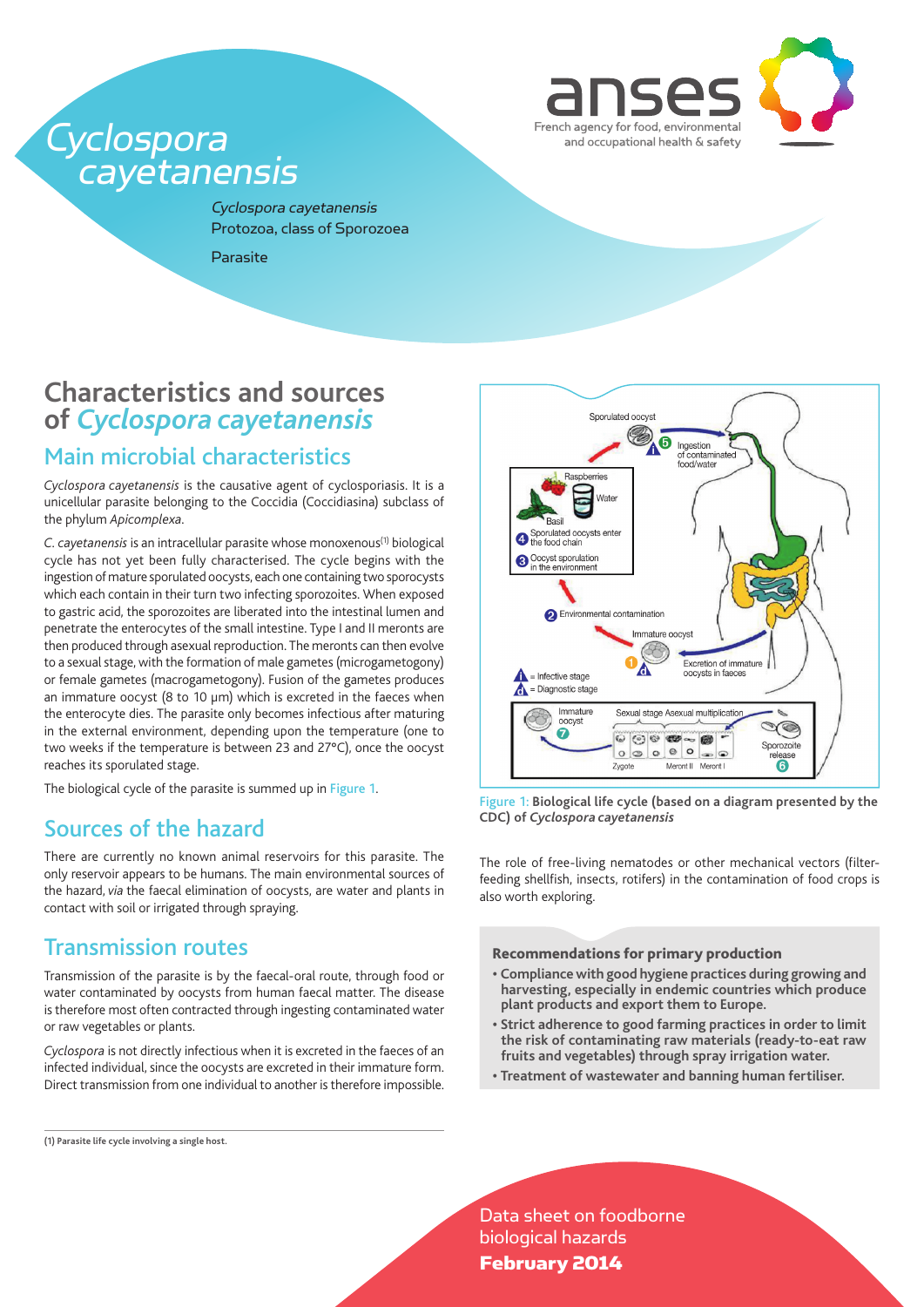# **Human foodborne disease** Nature of the disease (Table 1)

## Table 1. **Characteristics of the disease**

| <b>Mean</b><br><i>incubation</i><br>period | <b>Target population</b>                                                               | Main symptoms<br>(according to surveys)                                                                                                                                                                                             | <b>Duration of</b><br>symptoms        | <b>Duration of</b><br>infectious period<br>(shedding) | <b>Complications</b>                             | Asymptomatic<br>forms                          |
|--------------------------------------------|----------------------------------------------------------------------------------------|-------------------------------------------------------------------------------------------------------------------------------------------------------------------------------------------------------------------------------------|---------------------------------------|-------------------------------------------------------|--------------------------------------------------|------------------------------------------------|
| 2 to 6 days                                | All people exposed<br>to ingestion of viable<br>sporulated<br>C. cayetanensis oocysts* | · Watery diarrhoea (96-99%),<br>· Abdominal pain (75 to 85%).<br>• Nausea (70-88%)<br>• Fatigue (75-92%)<br>$\cdot$ Weight loss (72%)<br>· Anorexia (65%)<br>$\cdot$ Fever (43-54 %)<br>• Vomiting (27-32 %)<br>· Headache (45-47%) | $17.5$ days<br>$(10-30 \text{ days})$ | a few weeks                                           | <b>VIH/AIDS</b> patients:<br>prolonged diarrhoea | Yes:<br>Higher frequency<br>in endemic regions |

\* Especially people travelling in endemic regions (essentially Latin America, the Indian sub-continent and South-East Asia), consumers of raw products imported from inter-tropical regions (berries, fruits and vegetables, spices) stored and transported in a humid environment.

Susceptible population groups<sup>(2)</sup>: immunodepressed individuals (especially AIDS patients) can develop serious, prolonged diarrhoea leading to severe dehydration which can also cause cachexia. Extra-intestinal infections (cholangitis) have been described in AIDS patients, but no fatal cases due to cyclosporiasis have been declared.

## Dose-effect relationships<sup>(3)</sup>

The epidemiological data suggests that approximately ten oocysts are enough to bring on the disease.

# Epidemiology

## **Surveillance system**

In France, only clustered cases of cyclosporiasis manifesting as foodborne illness outbreaks are subject to mandatory reporting. Sporadic cases are not reported, but since 2006 a survey-based annual report of the number of cases diagnosed by the parasitology laboratories of the Crypto-Anofel network (InVS network) has been issued.

In the USA, confirmed cases have been reported to the Center for Disease Control and Prevention (CDC) since 1997. They have been reported to the Public Health Agency of Canada (PHAC) since 2000.

## **Prevalence**

Although it has a cosmopolitan distribution, cyclosporiasis is essentially found in the inter-tropical geographical area (where the environmental conditions are favourable to the parasite) with a higher prevalence in certain countries such as Nepal, Peru, Guatemala, Mexico and Haiti. In these countries, the overall prevalence is from 2.3% to 9.2% in immunocompetent subjects and 3.8% to 11.3% in AIDS patients. In these endemic areas, cases are frequently distributed seasonally, often in relation to the rainy season. Epidemiological studies have also found that the majority of infected subjects are children, and that asymptomatic carriage is common. The prevalence of *Cyclospora* infection in industrialised countries is only partially known. In the US, from 1997 to 2008, the overall rate of incidence went from 0.01 out of 100,000 people in 1997 to 0.07 in 2002; excluding epidemic cases, the observed cases mainly concerned migrants and travellers (destinations such as Mexico, Guatemala and Peru were often reported).

In France, since 2006 about approximately ten sporadic cases of cyclosporiasis have been reported by the national Crypto-Anofel network each year, mainly imported cases.



Oocysts of *Cyclospora cayetanensis* - CDC/Mélanie Moser.

## **Outbreaks**

Since 1990, about sixty foodborne cyclosporiasis epidemics (and three waterborne ones) have been reported, most in the US (including one which occurred from mid-June 2013 to August 2013 with 643 cases reported over 25 states) and in Canada (from 3 to 1475 cases). When the source of contamination could be identified through an epidemiological survey, the incriminated foods were essentially fruits and vegetables from the endemic area, in particular raspberries, basil, lettuce and snow peas*.*

# **Role of food** Main foods to consider

Water is the main vector of food contamination. Fruits and vegetables can be contaminated by both soil and waterborne oocysts (crop irrigation water). Varieties with a large surface area (leafy vegetables for example) or with a shape and texture promoting the trapping or attachment of oocysts (raspberries for example) are more likely to be contaminated. These foods present a risk if they are not thoroughly washed or cooked.

## Retention and inactivation treatments in industrial environments

## **Retention treatments**

The most commonly used retention treatments for treating water are flocculation, decantation and filtration. However, due a lack of *in vivo* and *in vitro* models, no serious studies have been able to be conducted.

**<sup>(2)</sup> Susceptible population group: people with a higher than average probability of developing symptoms of the disease, or severe forms of the disease, after exposure to a foodborne hazard (in the case of the ANSES data sheets).**

**<sup>(3)</sup> Relationship between the dose (the quantity of microbial cells ingested during a meal) and the effect on an individual.**